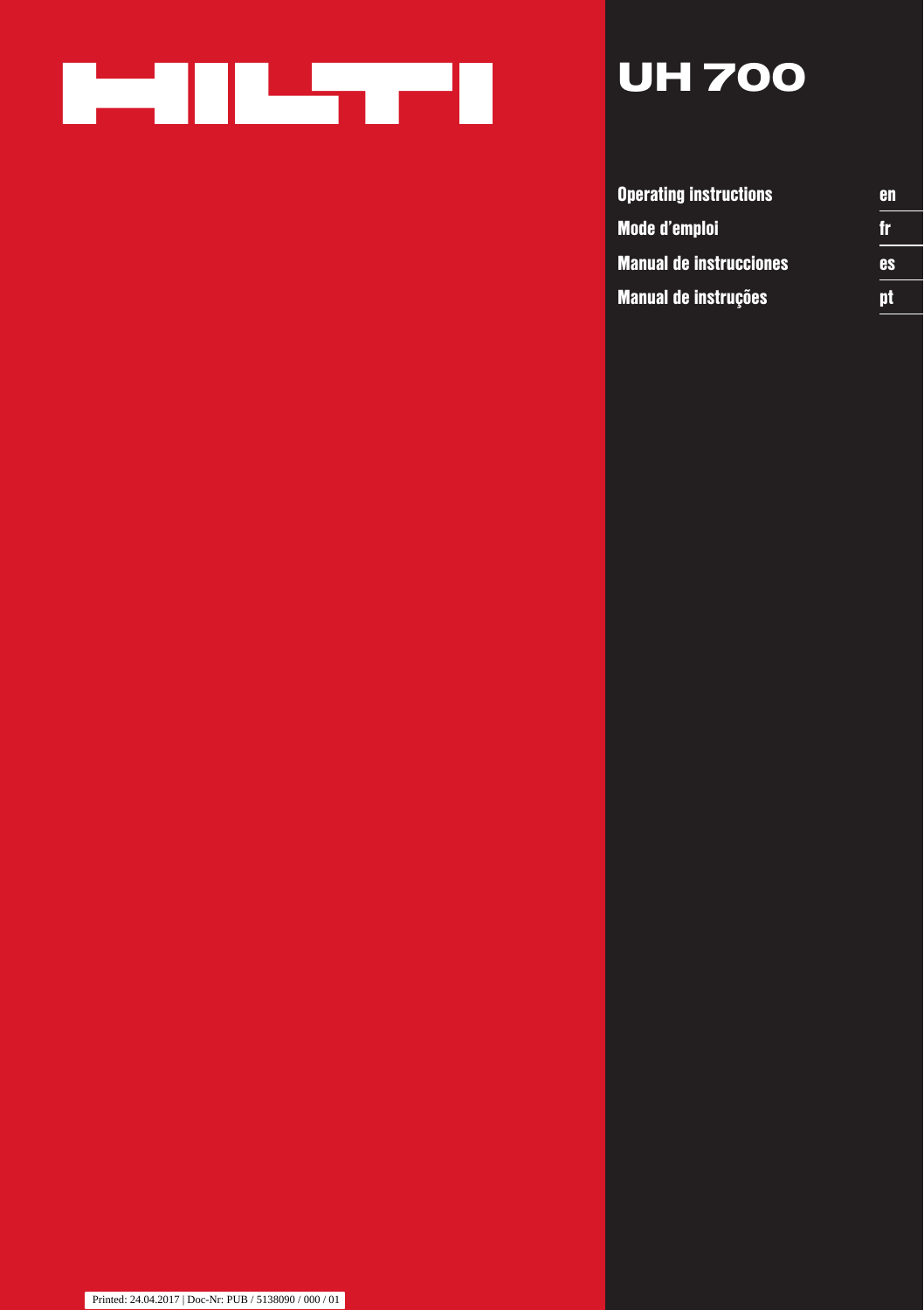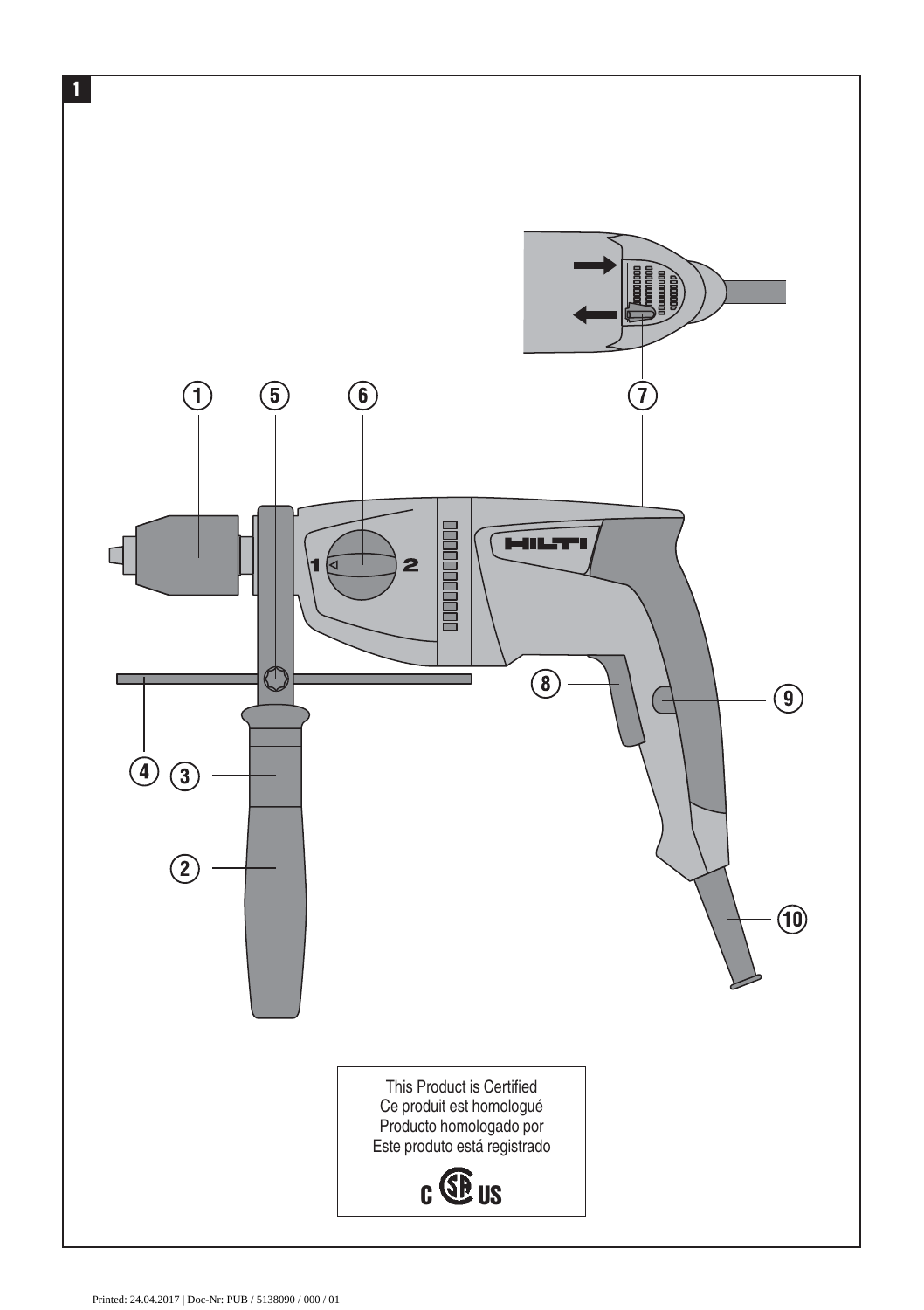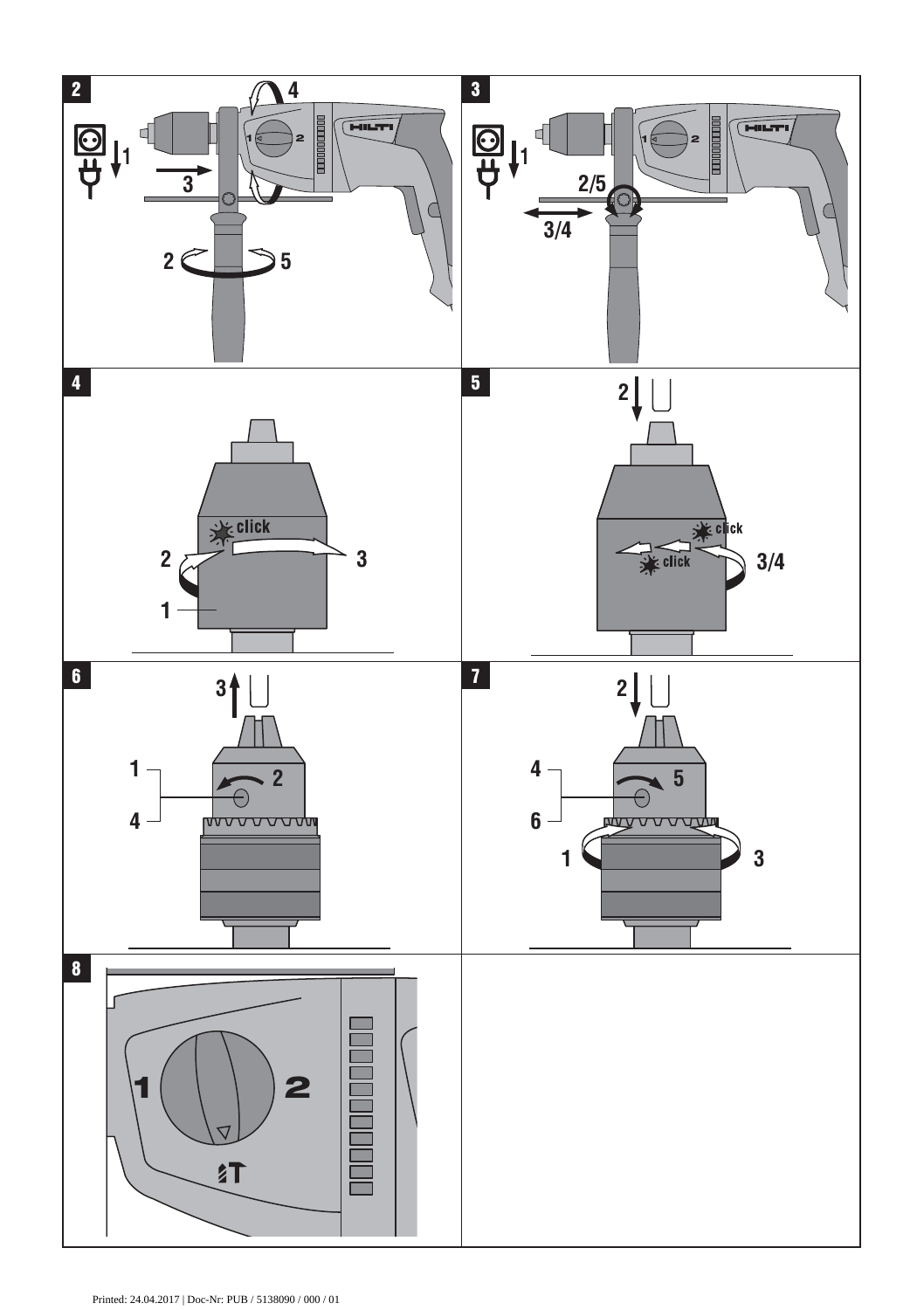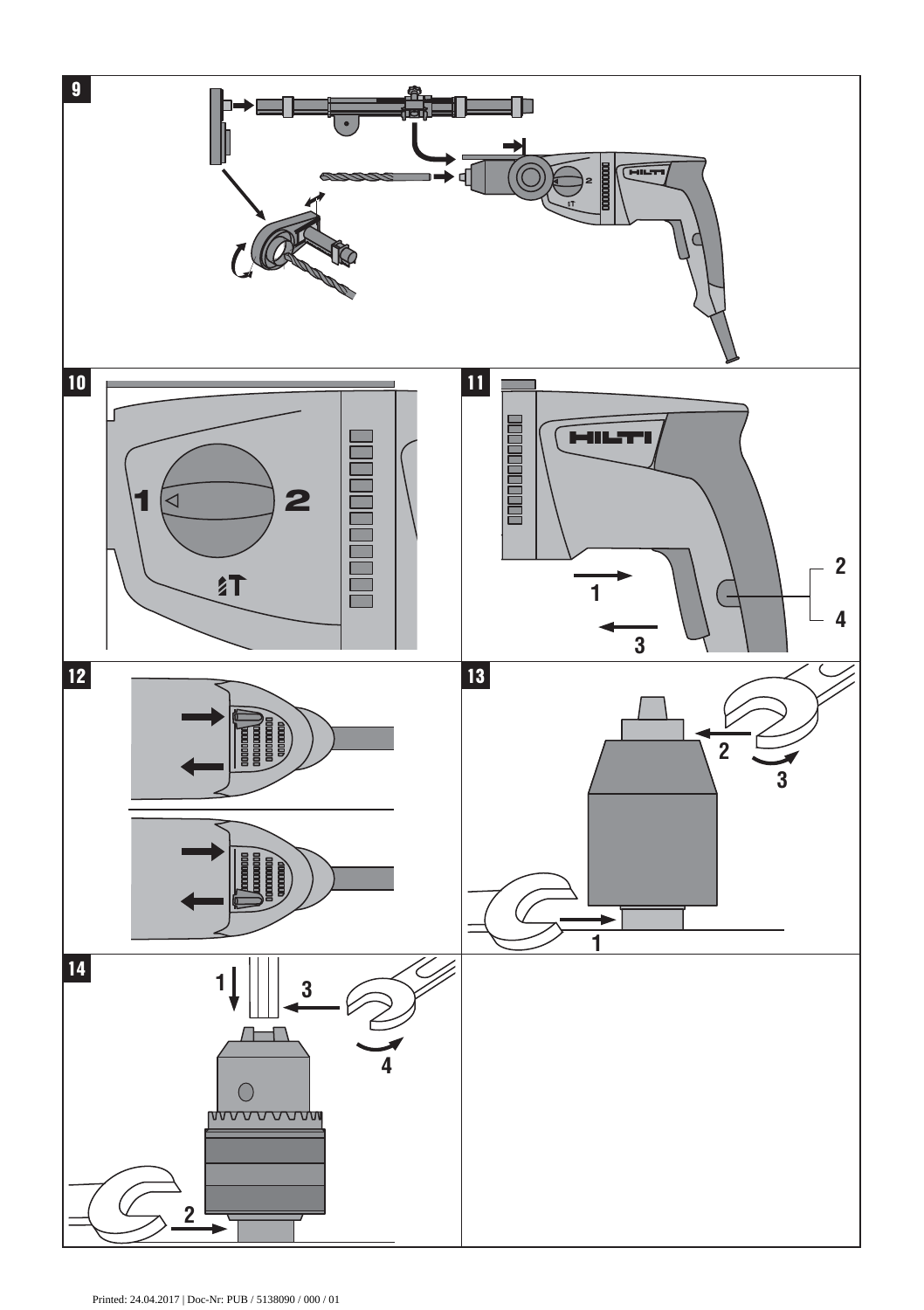# **ORIGINAL OPERATING INSTRUCTIONS**

# **UH 700 hammer drill**

**It is essential that the operating instructions are read before the power tool is operated for the first time.**

**Always keep these operating instructions together with the power tool.**

**Ensure that the operating instructions are with the power tool when it is given to other persons.**

| <b>Contents</b>              | Page |
|------------------------------|------|
| 1 General information        |      |
| 2 Description                |      |
| 3 Accessories                |      |
| 4 Technical data             |      |
| 5 Safety instructions        |      |
| 6 Before use                 |      |
| Operation                    |      |
| 8 Care and maintenance       |      |
| 9 Troubleshooting            |      |
| 10 Disposal                  |      |
| 11 Manufacturer's warranty - |      |

**1** These numbers refer to the corresponding illustrations. The illustrations can be found on the fold-out cover pages. Keep these pages open while studying the operating instructions.

In these operating instructions, the designation "the power tool" always refers to the UH 700 hammer drill.

#### **Operating controls and parts**

- @ Chuck (keyless chuck or key chuck with key)
- (2) Side handle
- $\overline{3}$ ) Sleeve
- (4) Depth gauge
- & Depth gauge locking screw
- (6) Function selector switch
- ) Forward / reverse switch
- (8) Control switch with electronic speed control
- § Lockbutton for sustained operation
- / Supply cord

# **1 General information**

#### **1.1 Safety notices and their meaning**

#### **DANGER**

Draws attention to imminent danger that will lead to serious bodily injury or fatality.

#### **WARNING**

Draws attention to a potentially dangerous situation that could lead to serious personal injury or fatality.

#### **CAUTION**

Draws attention to a potentially dangerous situation that could lead to slight personal injury or damage to the equipment or other property.

#### **NOTE**

Draws attention to an instruction or other useful information.

#### **1.2 Explanation of the pictograms and other information**

#### **Warning signs**



General warning



Warning: electricity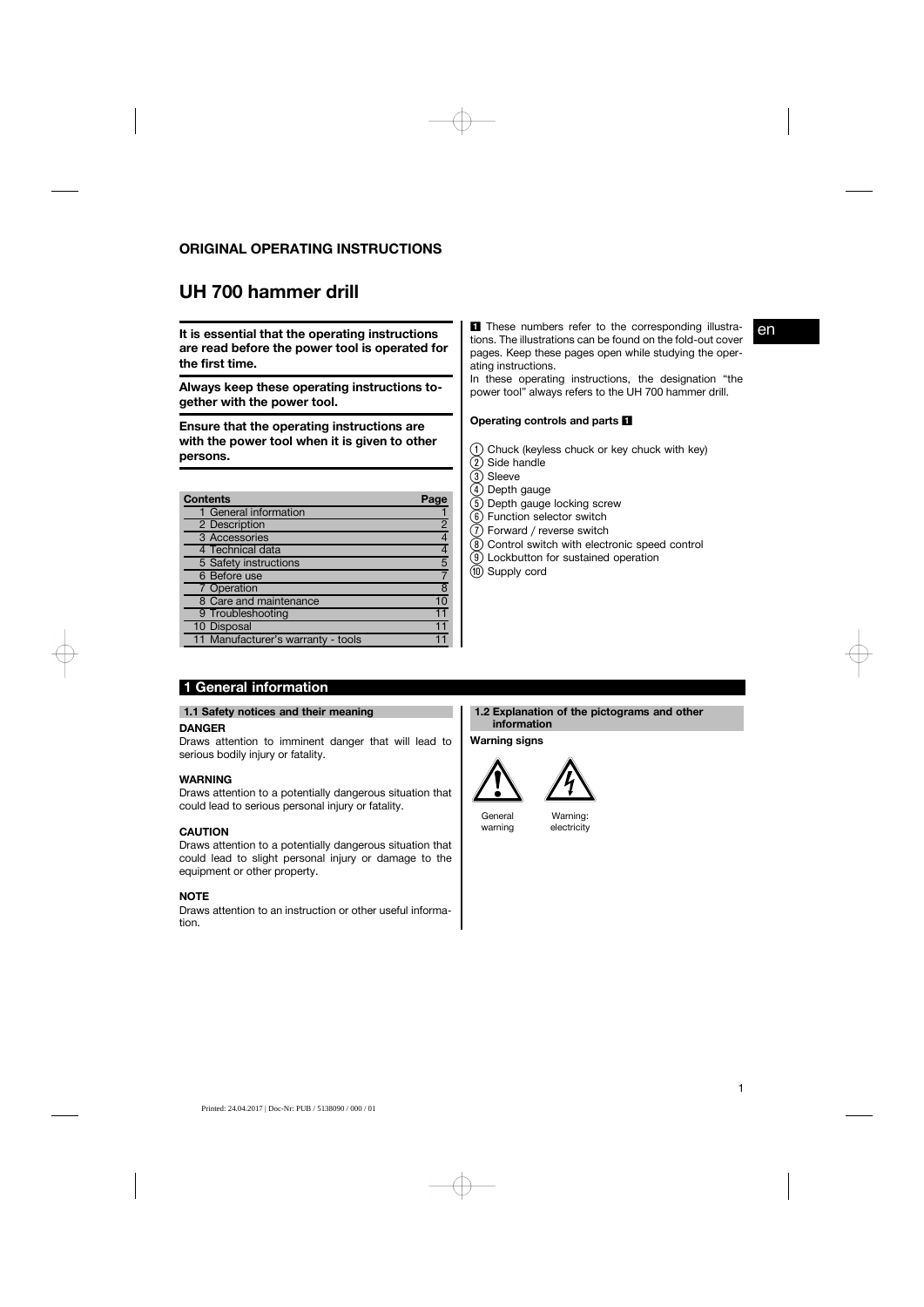#### **Obligation signs**



Wear a hard hat



Wear eye protection





Wear breathing protection

Wear ear protection

#### **Location of identification data on the power tool**

The type designation, item number, year of manufacture and technical status can be found on the type identification plate on the machine or tool. The serial no. can be found on the underside of the motor housing. Make a note of this data in your operating instructions and always refer to it when making an enquiry to your Hilti representative or service department.

Type:

Serial no.:

en



**Wear** protective gloves

#### **Symbols**



Read the operating instructions before use Return waste material for recycling.

Hammer drilling

Drilling without hammering, 1st gear

**1**

**2**

Drilling without hammering, 2nd gear



 $\Box$ 

Alternating current

Double insulated

Revolutions per minute

Amps Hertz Volts

/min

H7

Revolutions per minute

**RPM** 

# **2 Description**

#### **2.1 Use of the product as directed**

The power tool is a hand-held, mains-powered hammer drill for hammer drilling, rotary drilling and screwdriving. Under certain conditions, the power tool is also suitable for mixing (see "Applications").

The working environment may be as follows: construction site, workshop, renovation, conversion or new construction. The power tool may be operated only when connected to a power supply providing a voltage and frequency in

compliance with the information given on its type identification plate. Modification of the power tool or tampering with its parts is not permissible.

The power tool is designed for professional use and may be operated, serviced and maintained only by trained, authorized personnel. This personnel must be informed of any special hazards that may be encountered. The power tool and its ancillary equipment may present hazards when used incorrectly by untrained personnel or when used not as directed.

To avoid the risk of injury, use only genuine Hilti accessories and insert tools.

Observe the information printed in the operating instructions concerning operation, care and maintenance.

Nationally applicable industrial safety regulations must be observed.

Working on materials hazardous to the health (e.g. asbestos) is not permissible.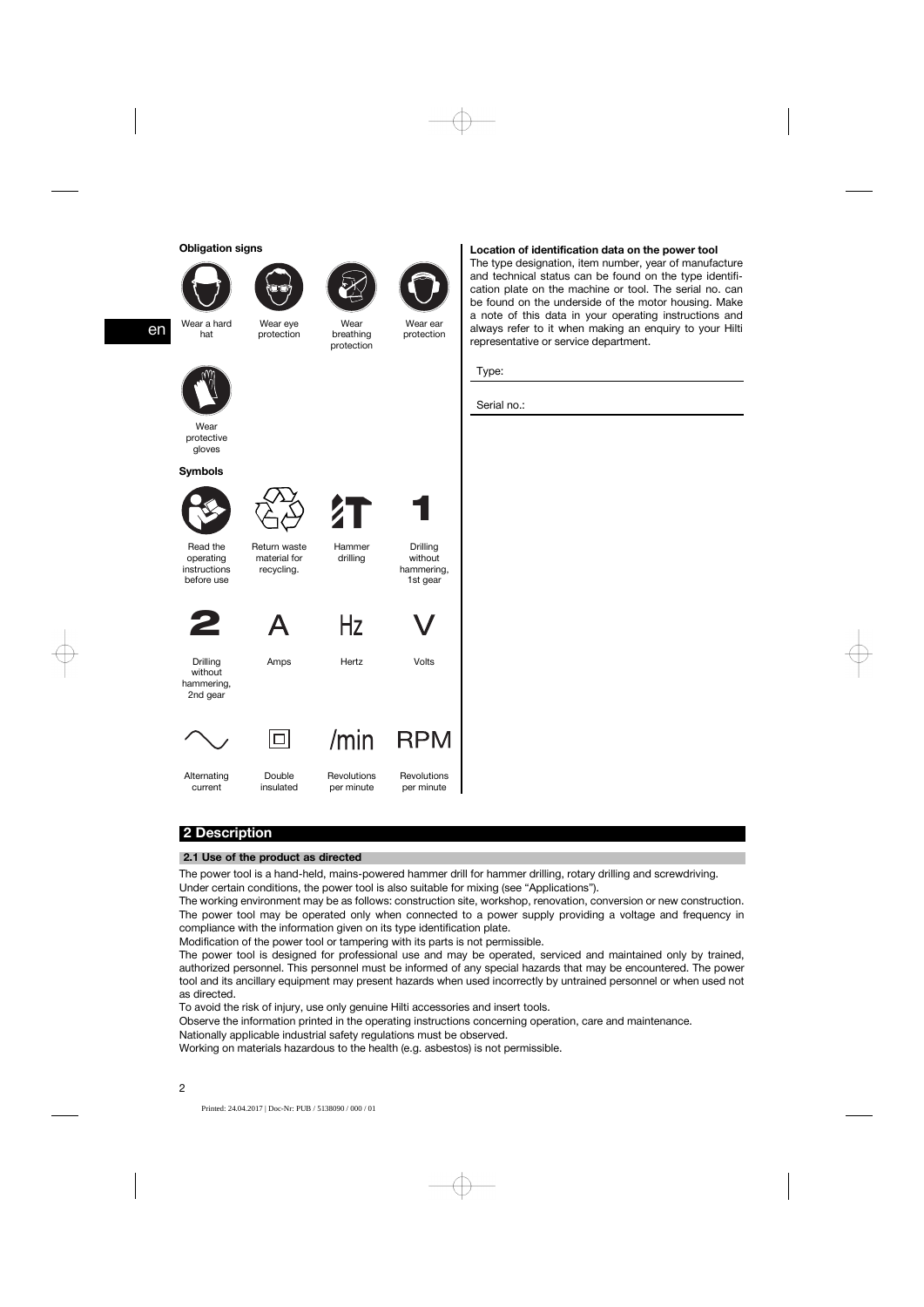The power tool may be used only in a dry environment. Do not use the power tool where there is a risk of fire or explosion.

### **2.2 Chuck**

Keyless chuck or Key chuck with key

### **2.3 Switches**

Control switch with electronic speed control Lockbutton for sustained operation Function selector switch Forward / reverse switch

### **2.4 Grips**

Vibration-absorbing side handle with depth gauge Vibration-absorbing grip

#### **2.5 Possible applications**

# **Applications with hammering action**

| Possible applications      | Insert tool type                                  | Drill bit sizes, 1st<br>gear / 2nd gear | Drill bit sizes, ham-<br>mer drilling |
|----------------------------|---------------------------------------------------|-----------------------------------------|---------------------------------------|
| Hammer drilling in masonry | Carbide-tipped drill<br>bits with smooth<br>shank |                                         | Max. 16 mm $(5/s")$                   |

# **Applications without hammering action**

| <b>Applications</b>                                                                                  | Insert tool type                | Drill bit sizes, 1st<br>gear / 2nd gear | Drill bit sizes, ham-<br>mer drilling     |
|------------------------------------------------------------------------------------------------------|---------------------------------|-----------------------------------------|-------------------------------------------|
| Drilling in metal                                                                                    | Drill bits with smooth<br>shank | Max. 13 mm $(\frac{1}{2})$              | $1.58$ mm $(^{1}/_{16}$ " to<br>$5/16$ ") |
|                                                                                                      | Stepped drill bits              | Max. 35 mm $(1^3/s'')$                  | Max. 8 mm $(5/16")$                       |
| Drilling in wood                                                                                     | <b>Twist drills</b>             | Max. 30 mm $(13/161)$                   | Max. 30 mm $(13/16")$                     |
|                                                                                                      | Forstner drill bits             | Max. 45 mm $(1^{25}/32^{\circ})$        | Max. 40 mm (1 <sup>9</sup> /16")          |
|                                                                                                      | Hole saws                       | Max. 80 mm $(35/32'')$                  | Max. 40 mm (1 <sup>9</sup> /16")          |
|                                                                                                      | Auger bits                      | Max. 30 mm (13/16")                     |                                           |
|                                                                                                      | Flat bits<br>(not self-cutting) | Max. 40 mm (1 <sup>9</sup> /16")        | Max. 40 mm $(1\frac{9}{16})$              |
| Mixing dispersion paint, thin ce-<br>ment mortar, tile adhesive and plas-<br>ter with mixing paddles | <b>TE-MP 80</b>                 | Recommended                             |                                           |
|                                                                                                      | <b>TE-MP 110</b>                | Recommended                             |                                           |

### **2.6 Items supplied as standard**

- 1 Power tool with side handle
- 1 Depth gauge
- 1 Dust shield
- 1 Chuck key (with keyed chuck)
- 1 Operating instructions
- 1 Hilti toolbox or cardboard box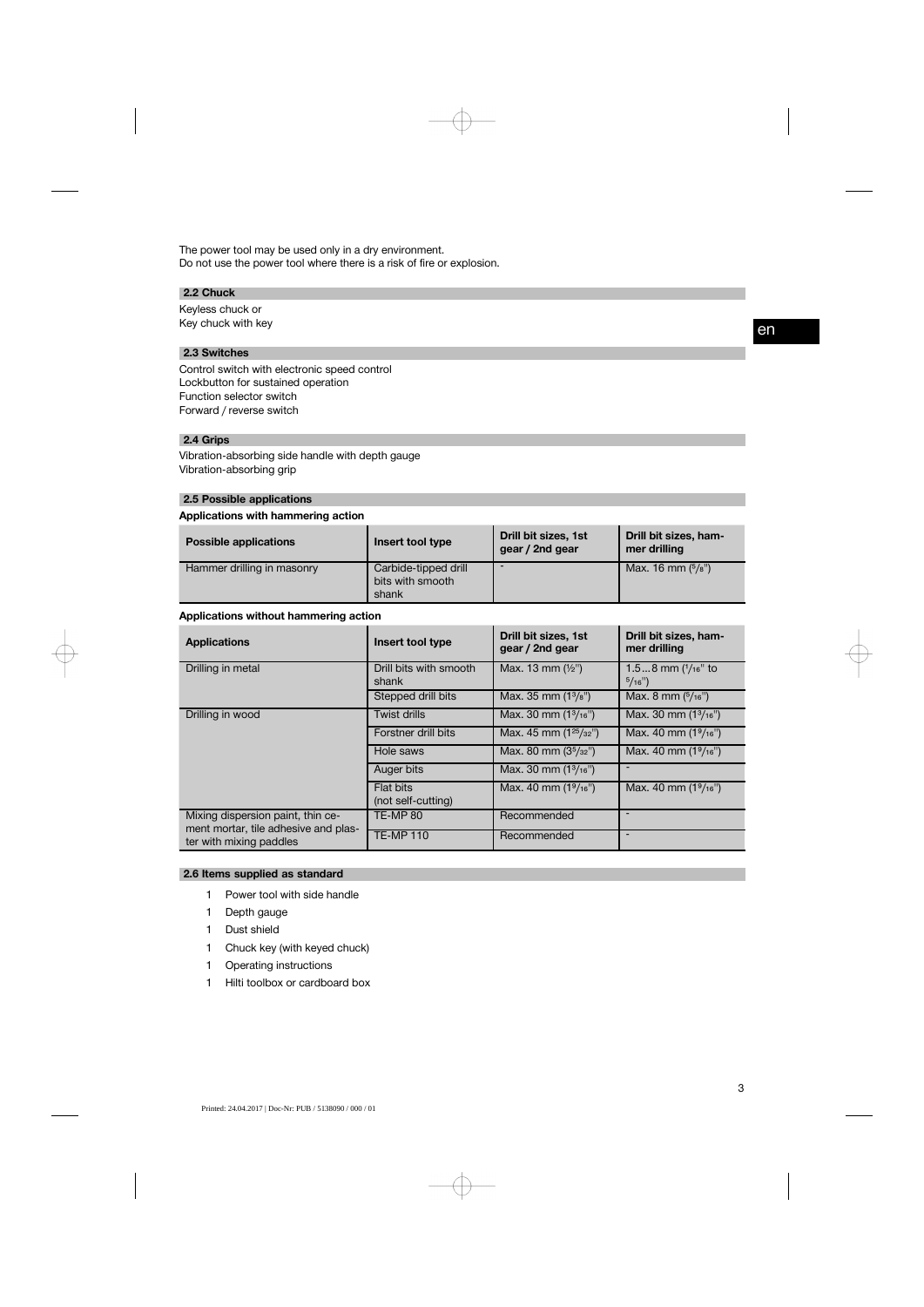#### **2.7 Using extension cords**

Use only extension cords of a type approved for the application and with conductors of adequate cross section. The power tool may otherwise lose performance and the extension cord may overheat. Check the extension cord for damage at regular intervals. Replace damaged extension cords.

| Recommended minimum conductor cross section and max. cable lengths |
|--------------------------------------------------------------------|
|--------------------------------------------------------------------|

| <b>Conductor cross section</b> | <b>16 AWG</b> | <b>14 AWG</b> | <b>12 AWG</b> |
|--------------------------------|---------------|---------------|---------------|
| Mains voltage 110-120 V        | 50 ft         | 100 ft        | 150 ft        |

#### **2.8 Using extension cords outdoors**

When working outdoors, use only extension cords that are approved and correspondingly marked for this application.

#### **2.9 Using a generator or transformer**

This power tool may be powered by a generator or transformer when the following conditions are fulfilled: The unit must provide a power output in watts of at least twice the value printed on the type identification plate on the power tool. The operating voltage must remain within +5% and -15% of the rated voltage at all times, frequency must be in the 50 – 60 Hz range and never above 65 Hz, and the unit must be equipped with automatic voltage regulation and starting boost.

Never operate other power tools or appliances from the generator or transformer at the same time. Switching other power tools or appliances on and off may cause undervoltage and / or overvoltage peaks, resulting in damage to the power tool.

#### **3 Accessories**

**The list of insert tools can be found in Section 2 under "Possible applications".**

| <b>Designation</b>           | <b>Short designation</b> | Item number, description |
|------------------------------|--------------------------|--------------------------|
| Keyless chuck                |                          | 274077                   |
| Key chuck                    |                          | 274079                   |
| Chuck key (with keyed chuck) |                          | 274081                   |
| Dust removal system          | TE DRS-S                 | 340602                   |

# **4 Technical data**

Right of technical changes reserved.

| <b>Power tool</b>                                | <b>UH 700</b>                                                            |
|--------------------------------------------------|--------------------------------------------------------------------------|
| Rated voltage                                    | 120 V                                                                    |
| Rated current input                              | 8.0 A                                                                    |
| Mains frequency                                  | 5060 Hz                                                                  |
| Weight of tool without side handle               | 2.4 kg (5.2 lbs)                                                         |
| Weight in accordance with EPTA procedure 01/2003 | 2.6 kg (5.7 lbs)                                                         |
| Dimensions $(L \times W \times H)$               | 342 mm (13.46") x 86 mm (3.39") x 205 mm<br>$(13 \times 3 \times 8)$ in) |
| Speed in 1st gear under no load                  | 900/min                                                                  |
| Speed in 2nd gear under no load                  | 2,500/min                                                                |
| Hammering speed                                  | 40,000/min                                                               |
| Chuck $\emptyset$                                | 1.513 mm $(1/16$ to $1/2$ <sup>n</sup> )                                 |
| Maximum torque, 1st gear                         | 80 Nm (59 lb/ft)                                                         |
| Maximum torque, 2nd gear                         | 29 Nm (21 lb/ft)                                                         |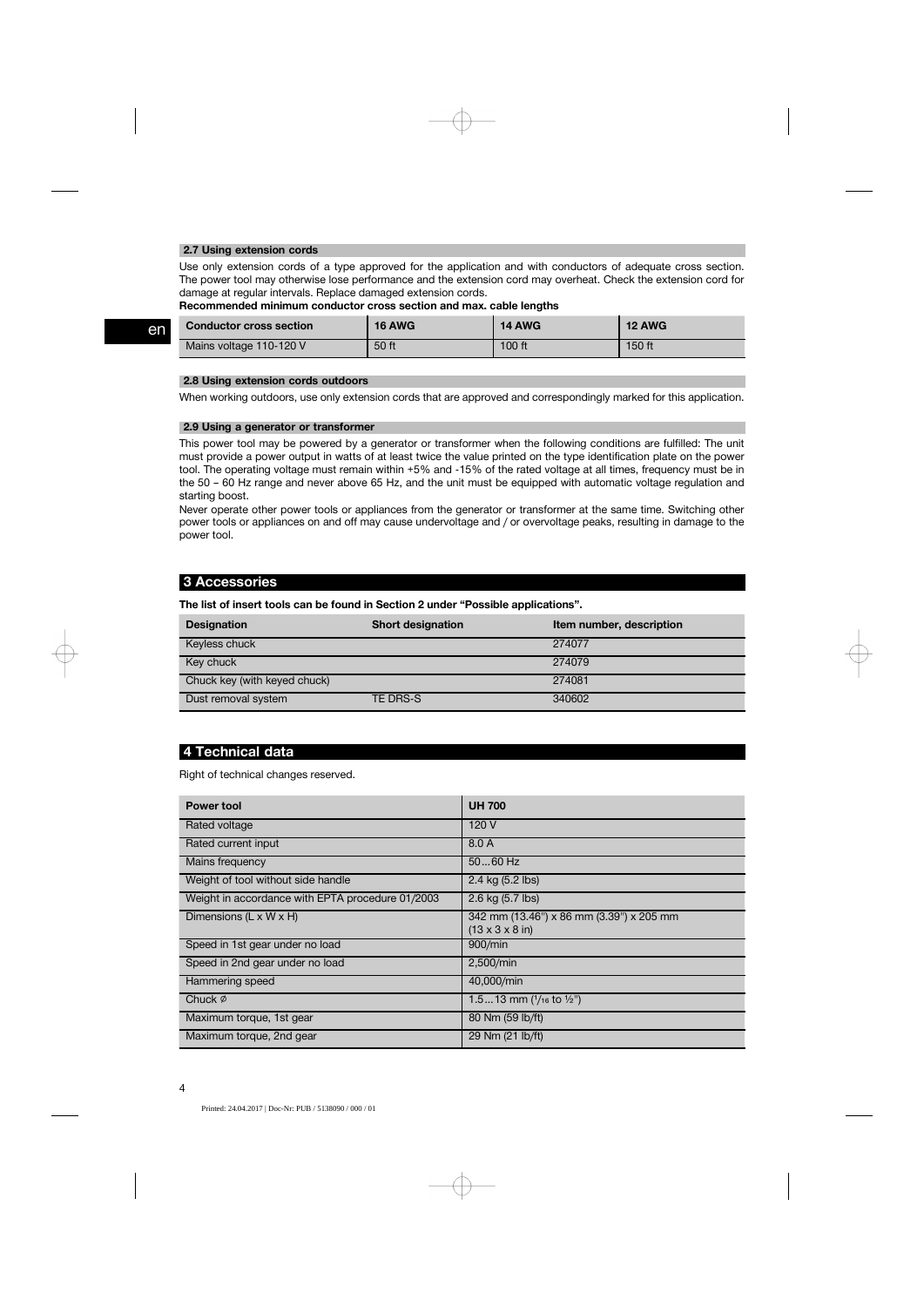| Power tool                                            | <b>UH 700</b>                                                        |
|-------------------------------------------------------|----------------------------------------------------------------------|
| Speed control                                         | Electronic, by way of the control switch                             |
| Forward / reverse                                     | Switching lever with interlock to prevent switching<br>while running |
| Tightening torque when changing the chuck             | 120 Nm (89 lb/ft)                                                    |
| Information about the power tool and its applications |                                                                      |

### **Information about the power tool and its applications**

Protection class Protection class II (dou-<br>
Protection class II (double insulated). See type identification plate.

# **5 Safety instructions**

**5.1 General Power Tool Safety Warnings**

#### a)

# **WARNING**

**Read all safety warnings and instructions.** Failure to follow the warnings and instructions may result in electric shock, fire and/or serious injury. **Save all warnings and instructions for future reference.** The term "power tool" in the warnings refers to your mains-operated (corded) power tool or batteryoperated (cordless) power tool.

#### **5.1.1 Work area safety**

- a) **Keep work area clean and well lit.** Cluttered or dark areas invite accidents.
- b) **Do not operate power tools in explosive atmospheres, such as in the presence of flammable liquids, gases or dust.** Power tools create sparks which may ignite the dust or fumes.
- c) **Keep children and bystanders away while operating a power tool.** Distractions can cause you to lose control.

#### **5.1.2 Electrical safety**

- a) **Power tool plugs must match the outlet. Never modify the plug in any way. Do not use any adapter plugs with earthed (grounded) power tools.** Unmodified plugs and matching outlets will reduce risk of electric shock.
- b) **Avoid body contact with earthed or grounded surfaces such as pipes, radiators, ranges and refrigerators.** There is an increased risk of electric shock if your body is earthed or grounded.
- c) **Do not expose power tools to rain or wet conditions.** Water entering a power tool will increase the risk of electric shock.
- d) **Do not abuse the cord. Never use the cord for carrying, pulling or unplugging the power tool. Keep cord away from heat, oil, sharp edges or moving parts.** Damaged or entangled cords increase the risk of electric shock.
- e) **When operating a power tool outdoors, use an extension cord suitable for outdoor use.** Use of a cord suitable for outdoor use reduces the risk of electric shock.
- f) **If operating a power tool in a damp location is unavoidable, use a residual current device (RCD)**

**protected supply.** Use of an RCD reduces the risk of electric shock.

## **5.1.3 Personal safety**

- a) **Stay alert, watch what you are doing and use common sense when operating a power tool. Do not use a power tool while you are tired or under the influence of drugs, alcohol or medication.** A moment of inattention while operating power tools may result in serious personal injury.
- b) **Use personal protective equipment. Always wear eye protection.** Protective equipment such as dust mask, non-skid safety shoes, hard hat, or hearing protection used for appropriate conditions will reduce personal injuries.
- c) **Prevent unintentional starting. Ensure the switch is in the off‐position before connecting to power source and/or battery pack, picking up or carrying the tool.** Carrying power tools with your finger on the switch or energising power tools that have the switch on invites accidents.
- d) **Remove any adjusting key or wrench before turning the power tool on.** A wrench or a key left attached to a rotating part of the power tool may result in personal injury.
- e) **Do not overreach. Keep proper footing and balance at all times.** This enables better control of the power tool in unexpected situations.
- f) **Dress properly. Do not wear loose clothing or jewellery. Keep your hair, clothing and gloves away from moving parts.** Loose clothes, jewellery or long hair can be caught in moving parts.
- g) **If devices are provided for the connection of dust extraction and collection facilities, ensure these are connected and properly used.** Use of dust collection can reduce dust-related hazards.

#### **5.1.4 Power tool use and care**

- a) **Do not force the power tool. Use the correct power tool for your application.** The correct power tool will do the job better and safer at the rate for which it was designed.
- b) **Do not use the power tool if the switch does not turn it on and off.** Any power tool that cannot be controlled with the switch is dangerous and must be repaired.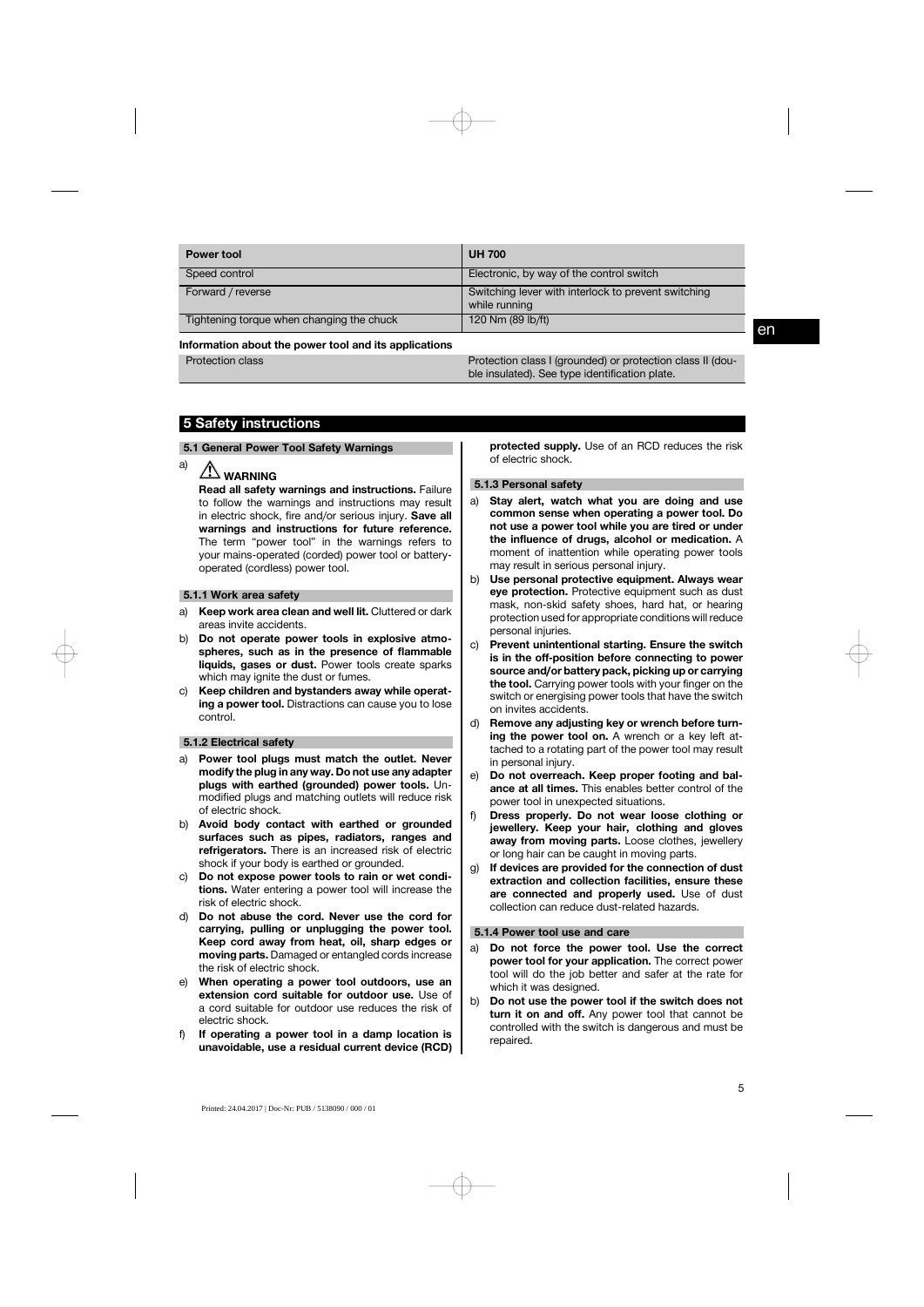- c) **Disconnect the plug from the power source and/or the battery pack from the power tool before making any adjustments, changing accessories, or storing power tools.** Such preventive safety measures reduce the risk of starting the power tool accidentally.
- en
- Store idle power tools out of the reach of chil**dren and do not allow persons unfamiliar with the power tool or these instructions to operate the power tool.** Power tools are dangerous in the hands of untrained users.
	- e) **Maintain power tools. Check for misalignment or binding of moving parts, breakage of parts and any other condition that may affect the power tool's operation. If damaged, have the power tool repaired before use.** Many accidents are caused by poorly maintained power tools.
	- f) **Keep cutting tools sharp and clean.** Properly maintained cutting tools with sharp cutting edges are less likely to bind and are easier to control.
	- g) **Use the power tool, accessories and tool bits etc. in accordance with these instructions taking into account the working conditions and the work to be performed.** Use of the power tool for operations different from those intended could result in a hazardous situation.

#### **5.1.5 Service**

a) **Have your power tool serviced by a qualified repair person using only identical replacement parts.** This will ensure that the safety of the power tool is maintained.

#### **5.2 Drill safety warnings**

- a) **Wear ear protectors when impact drilling.** Exposure to noise can cause hearing loss.
- b) **Use auxiliary handle(s), if supplied with the tool.** Loss of control can cause personal injury.
- c) **Hold power tool by insulated gripping surfaces, when performing an operation where the cutting accessory may contact hidden wiring or its own cord.** Cutting accessory contacting a "live" wire may make exposed metal parts of the power tool "live" and could give the operator an electric shock.

#### **5.3 Additional safety instructions**

### **5.3.1 Personal safety**

- a) **Keep the grips dry, clean and free from oil and grease.**
- b) **Check that the side handle is fitted correctly and tightened securely.**
- c) **Breathing protection must be worn if the power tool is used without a dust removal system for work that creates dust.**
- d) **Improve the blood circulation in your fingers by relaxing your hands and exercising your fingers during breaks between working.**
- e) **Avoid touching rotating parts. Switch the power tool on only after bringing it into position at the**

**workpiece.** Touching rotating parts, especially rotating insert tools, may lead to injury.

- f) **Operate the power tool only as intended and when it is in faultless condition.**
- g) **Wear protective gloves when changing insert tools as the insert tools get hot during use.**
- h) **Always lead the supply cord and extension cord away from the power tool to the rear while working.** This helps to avoid tripping over the cord while working.
- i) **Do not use damaged insert tools.**
- If the work involves breaking right through, take **the appropriate safety measures at the opposite side**. Parts breaking away could fall out and / or fall down and injure other persons.
- k) **Children must be instructed not to play with the power tool.**
- l) **The power tool is not intended for use by children, by debilitated persons or those who have received no instruction or training.**
- m) **Always engage 1st gear when mixing. This will help to avoid splashing or spillage. Wear protective gloves.**

#### **5.3.2 Power tool use and care**

- a) **Secure the workpiece. Use clamps or a vice to secure the workpiece.** The workpiece is thus held more securely than by hand and both hands remain free to operate the power tool.
- b) **Check that the insert tools used are compatible with the chuck system and that they are secured in the chuck correctly.**
- c) **In the event of a power failure or interruption in the electric supply, switch the power tool off, unplug the supply cord and release the switch lockbutton (if applicable).** This will prevent accidental restarting when the electric power returns.

#### **5.3.3 Electrical safety**



- a) **Before beginning work, check the working area (e.g. using a metal detector) to ensure that no concealed electric cables or gas and water pipes are present.** External metal parts of the power tool may become live, for example, when an electric cable is damaged accidentally. This presents a serious risk of electric shock.
- b) **Check the power tool's supply cord at regular intervals and have it replaced by a qualified specialist if found to be damaged. If the power tool's supply cord is damaged it must be replaced with a specially-prepared supply cord available from Hilti Customer Service. Check extension cords at regular intervals and replace them if found to be damaged. Do not touch the supply cord or extension cord if it is damaged while working.**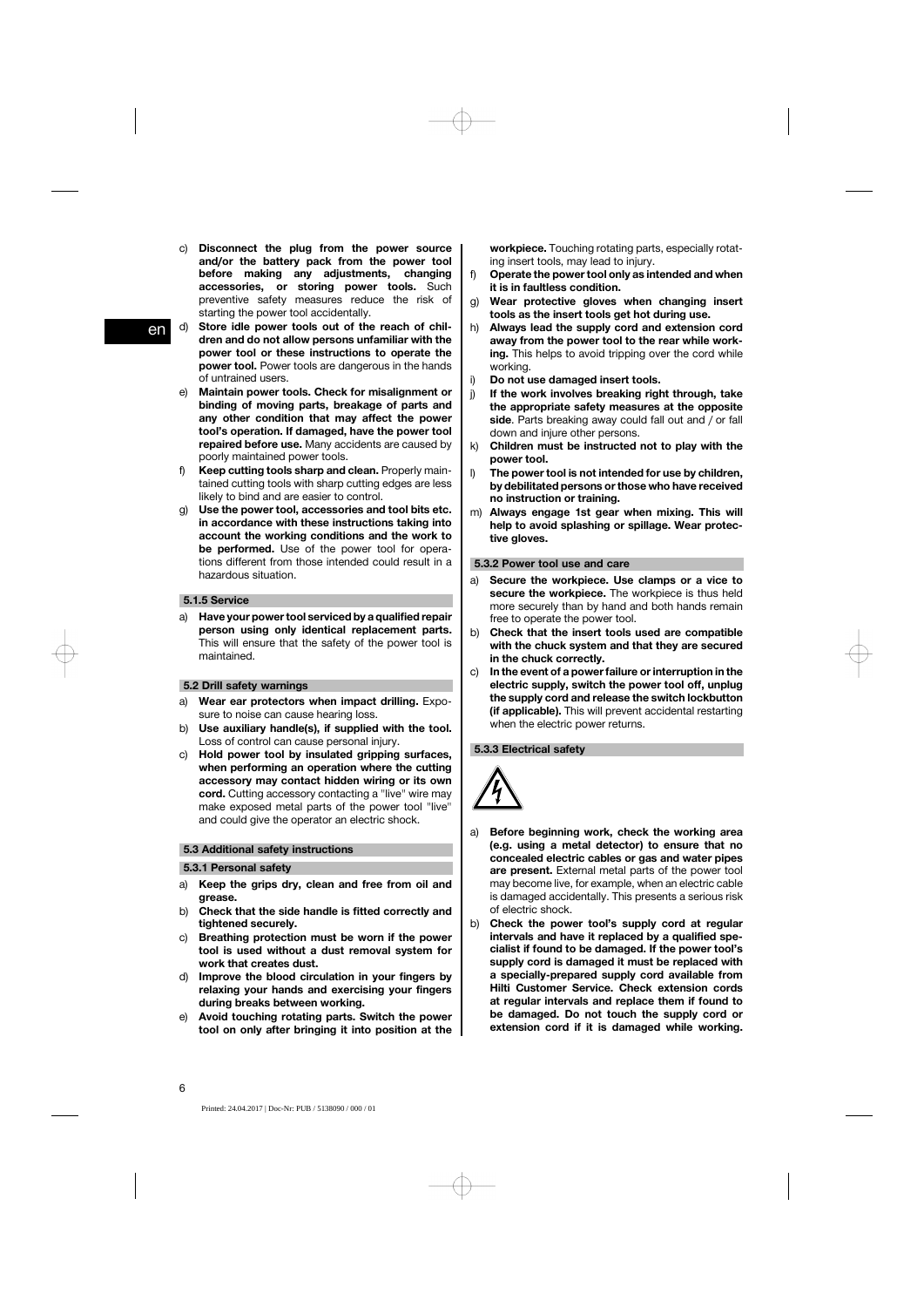**Disconnect the supply cord plug from the power outlet.** Damaged supply cords or extension cords present a risk of electric shock.

- c) **Dirty or dusty power tools which have been used frequently for work on conductive materials should be checked at regular intervals at a Hilti Service Center.** Under unfavorable circumstances, dampness or dust adhering to the surface of the power tool, especially dust from conductive materials, may present a risk of electric shock.
- d) **When working outdoors with an electric tool check to ensure that the tool is connected to the electric supply by way of a ground fault circuit interrupter (GFCI) with a rating of max. 30 mA (tripping current).** Use of a ground fault circuit interrupter reduces the risk of electric shock.
- e) **Use of a ground fault circuit interrupter (GFCI) with a maximum tripping current of 30 mA is recommended.**

#### **5.3.4 Work area safety**

- a) **Ensure that the workplace is well lit.**
- b) **Ensure that the workplace is well ventilated.** Exposure to dust at a poorly ventilated workplace may result in damage to the health.
- c) **WARNING: Some dust created by grinding, sanding, cutting and drilling contains chemicals known to cause cancer, birth defects, infertility or other reproductive harm; or serious and permanent respiratory or other injury.** Some examples of these chemicals are: lead from lead-based paints, crys-

talline silica from bricks, concrete and other masonry products and natural stone, arsenic and chromium from chemically-treated lumber. Your risk from these exposures varies, depending on how often you do this type of work. **To reduce exposure to these chemicals, the operator and bystanders should work in a well-ventilated area, work with approved safety equipment, such as respiratory protection appropriate for the type of dust generated, and designed to filter out microscopic particles and direct dust away from the face and body. Avoid prolonged contact with dust. Wear protective clothing and wash exposed areas with soap and water.** Allowing dust to get into your mouth, eyes, or to remain on your skin may promote absorption of harmful chemicals.

#### **5.3.5 Personal protective equipment**





**The user and any other persons in the vicinity must wear ANSI Z87.1-approved eye protection, a hard hat, ear protection, protective gloves and breathing protection while the machine is in use.**

#### **6 Before use**



### **6.1 Fitting and adjusting the side handle 2 CAUTION**

**Remove the depth gauge from the side handle and the insert tool from the chuck in order to avoid injury.**

- 1. Disconnect the supply cord plug from the power outlet.
- 2. Release the side handle clamping band by turning the handle counterclockwise.
- 3. **CAUTION With the UH 700 it is essential to ensure that the sleeve is fitted in the grip section of the side handle.**

Slip the side handle (clamping band) over the chuck and push it onto the collar around the gearing section as far as it will go.

4. **CAUTION Check that the ribs on the clamping band engage in the grooves in the collar around the gearing section.**

**CAUTION If the side handle slips in the event of the drill bit sticking while drilling, check that the ribs on the side handle clamping band engage securely with the collar on the power tool.Have any damaged parts replaced. The side handle will otherwise be unable to take up the torque generated by the electric tool.**

Pivot the side handle into the desired position (it engages at a number of set positions).

5. Secure the side handle by turning the grip clockwise.

#### **6.2 Use of extension cords and generators or transformers**

See section "Description / use of extension cords".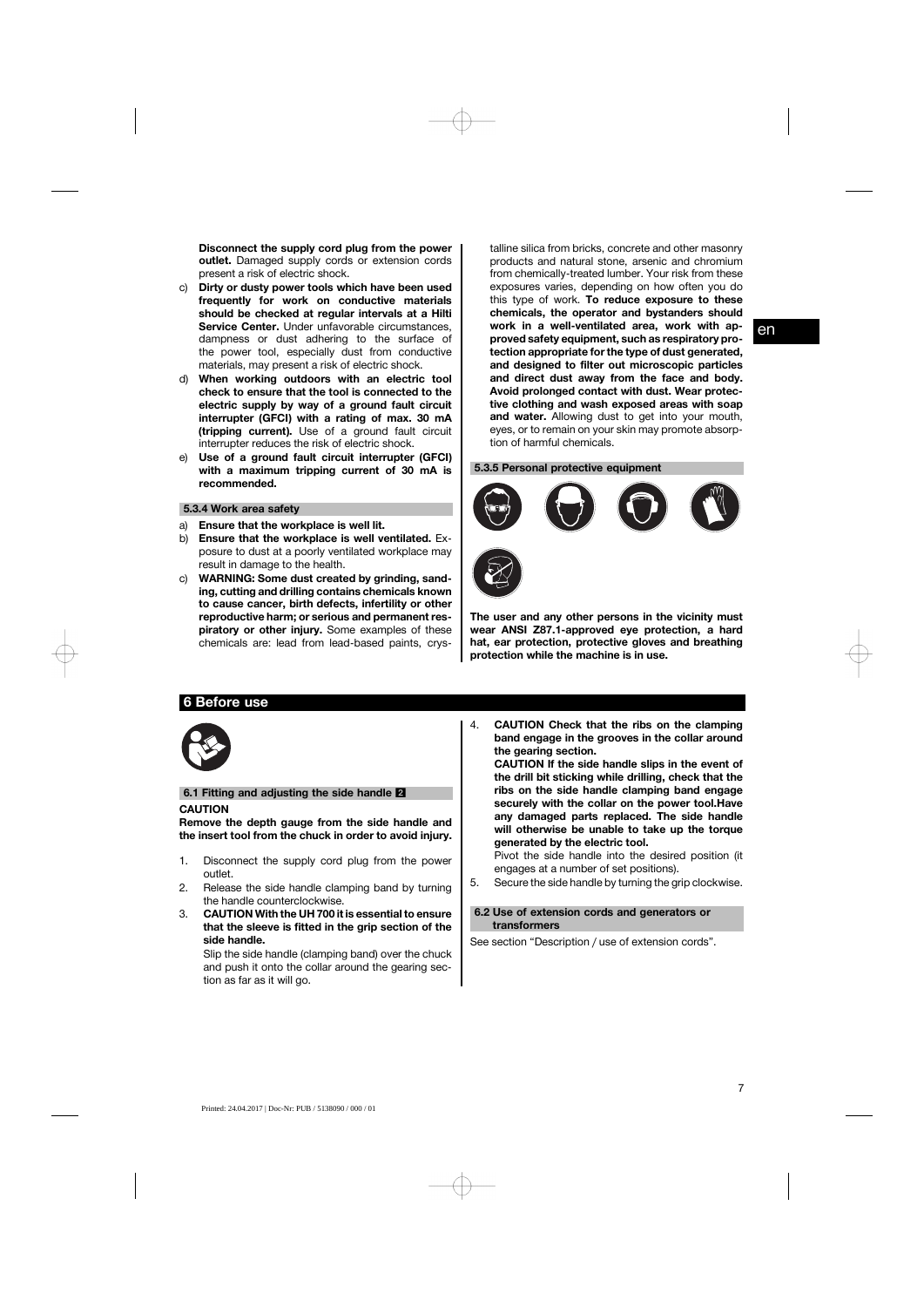# **7 Operation**



# **DANGER**

**Use auxiliary handle(s), if supplied with the tool.** Loss of control can cause personal injury.

#### **WARNING**

**Do not attempt to use the tool to unscrew screws or nuts or to free sticking drill bits when the maximum torque in reverse rotation (see technical data) is inadequate.** There is a risk that the chuck may become detached from the tool.

#### **WARNING**

**The electric supply voltage must comply with the information given on the type identification plate on the power tool.**

#### **CAUTION**

**Use clamps or a vice to hold the workpiece securely.**

### **7.1 Preparing for use**

#### **7.1.1 Fitting and adjusting the depth gauge**

- 1. Disconnect the supply cord plug from the power outlet.
- 2. Release the depth gauge locking screw.<br>3. Push the depth gauge into the opening
- Push the depth gauge into the opening provided.
- 4. Adjust the depth gauge to the desired drilling depth.
- 5. Tighten the depth gauge locking screw securely.

#### **7.2 Operation**







#### **CAUTION**

Working on the material may cause it to splinter. **Wear eye protection and protective gloves. Wear breathing protection if no dust removal system is used.** Splintering material presents a risk of injury to the eyes and body.

#### **CAUTION**

The work generates noise. **Wear ear protectors.** Exposure to noise can cause hearing loss.

#### **CAUTION**

The insert tool and the chuck get hot during use. **Wear protective gloves when changing insert tools.**

## **7.2.1 Keyless chuck**

#### **CAUTION**

**Disconnect the mains plug from the power outlet.**

#### **NOTE**

The keyless chuck may have to be rotated slightly by hand before the built-in drive spindle lock engages.

#### **NOTE**

Depending on the type of chuck fitted, either the broad adjusting ring or the rear gripping ring on the chuck must be held securely by hand.

#### **7.2.1.1 Opening the keyless chuck** 4

- 1. Grip the rotatable sleeve.<br>2. Turn the sleeve countercl
- Turn the sleeve counterclockwise. **NOTE** First, the locking mechanism will be released automatically.
- 3. Continue turning the sleeve until the insert tool is released.

#### **7.2.1.2 Closing the keyless chuck 5**

- 1. Open the keyless chuck far enough to allow the shank of the tool to be inserted.
- 2. Insert the shank of the tool in the keyless chuck.<br>3. Tighten the chuck by turning the rotatable slee
- Tighten the chuck by turning the rotatable sleeve firmly in a clockwise direction.
- 4. After the jaws of the chuck begin to grip the tool, continue turning the rotatable sleeve in a clockwise direction until the keyless chuck engages and locks automatically.

**NOTE** The chuck must be heard to engage (several clicks).

#### **7.2.2 Key chuck**

# **CAUTION**

**Disconnect the mains plug from the power outlet.**

#### **NOTE**

Use the key supplied to open the chuck and to tighten it after inserting a tool.

#### **7.2.2.1 Opening the key chuck 6**

- 1. Insert the chuck key in one of the three holes provided in the chuck.
- 2. Open the chuck by turning the key in a counterclockwise direction.
- 3. Remove the tool from the chuck.<br>4. Remove the chuck kev.
- Remove the chuck key.

#### **7.2.2.2 Closing the key chuck** 7

- 1. Open the key chuck far enough to allow the shank of the tool to be inserted.
- 2. Insert the shank of the tool in the chuck.
- 3. Close the jaws by turning the rotatable toothed ring until the tool is gripped by the chuck.
- 4. Insert the chuck key in one of the three holes provided in the chuck.
- 5. Tighten the chuck by turning the chuck key in a clockwise direction until the tool is held securely.

en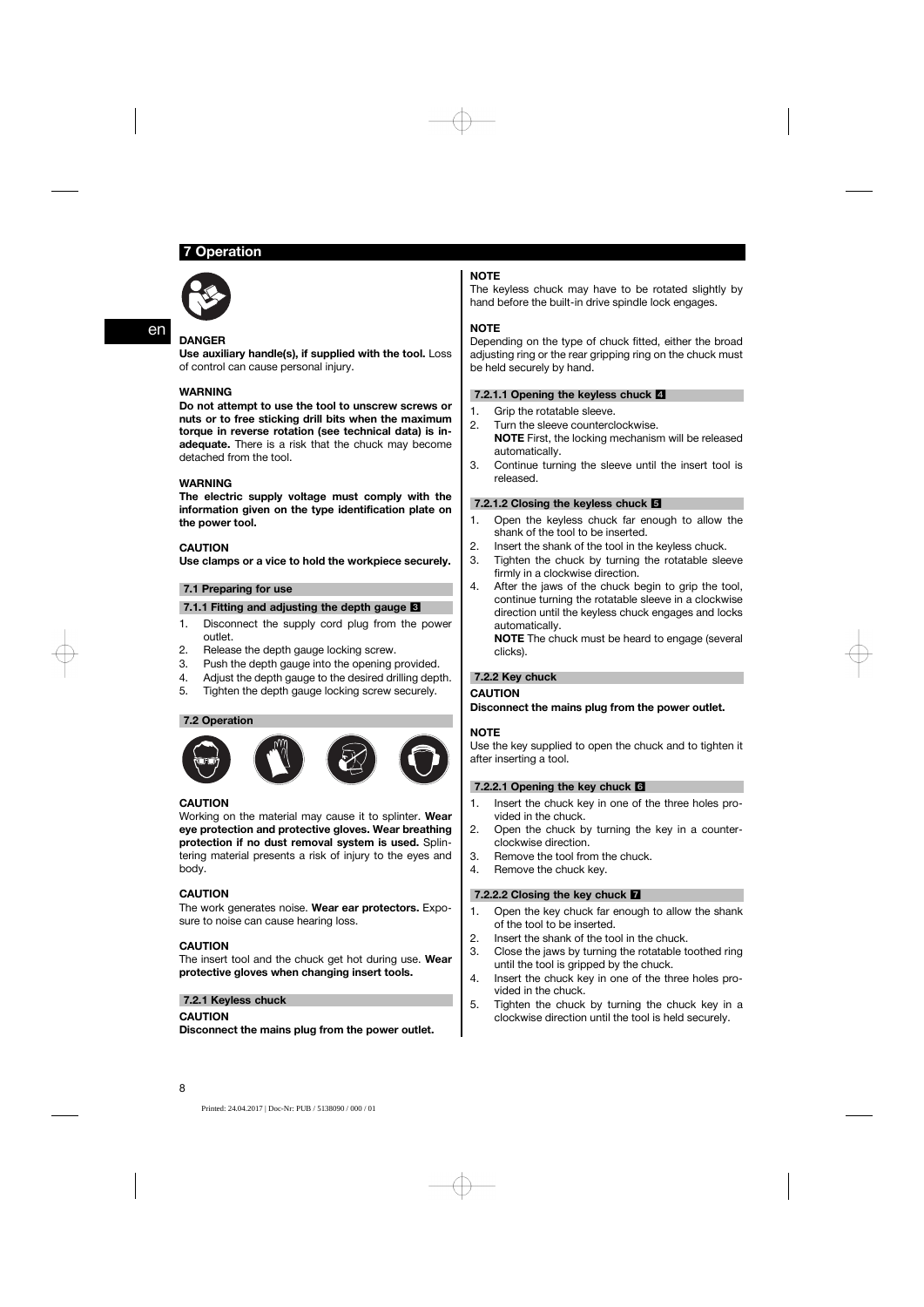6. Remove the chuck key.

# **7.2.3 Possible applications**

#### **CAUTION**

In accordance with the applications for which it is designed, the power tool produces a high torque. **Always use the side handle and hold the power tool with both hands.** The user must be prepared for sudden sticking and stalling of the insert tool.

#### **CAUTION**

If stalling occurs, switch off the motor immediately. The power tool may suffer damage if stalled for longer than 2-3 seconds.

#### **CAUTION**

#### **Do not operate the function selector switch while the motor is running.**

#### **NOTE**

The forward / reverse switch must be set to the "forward" position.

#### **7.2.3.1 Hammer drilling** 8

- 1. Turn the function selector switch to the "Hammer drilling" position until it engages. It may be necessary to turn the drive spindle slightly.
- 2. Bring the side handle into the desired position and check that it is fitted correctly and secured.
- 3. Plug the supply cord into the power outlet.
- 4. Position the power tool and drill bit at the point where the hole is to be drilled. **NOTE** We recommend use of the dust shield for overhead drilling. This will help to reduce the amount of dust entering the chuck.
- 5. Press the control switch slowly (drill at a low speed until the drill bit centers itself in the hole).
- 6. Press the control switch fully to continue working at full power.

**NOTE** With this hammer drill, drilling performance depends on the amount of pressure applied to it.

7. To avoid material breaking away at the rear surface when drilling through-holes, reduce drilling speed and pressure shortly before breaking through.

#### **7.2.3.2 Dust removal (TE DRS-S) 0**

The DRS dust removal system is attached to the side handle / depth gauge. Drilling dust and fragments can then be removed by a vacuum cleaner. For further information on operation and use of the dust removal system, please refer to the separate operating instructions for the TE DRS‑S.

#### **7.2.3.3 Rotary drilling, 1st and 2nd gear 10**

- 1. Turn the function selector switch to the 1st or 2nd gear rotary drilling position until it engages. It may be necessary to turn the drive spindle slightly.
- 2. Bring the side handle into the desired position and check that it is fitted correctly and secured.
- 3. Plug the supply cord into the power outlet.
- 4. Position the power tool and drill bit at the point where the hole is to be drilled.
- 5. Press the control switch slowly (drill at a low speed until the drill bit centers itself in the hole).
- 6. Press the control switch fully to continue working at full power.
- 7. Adjust the pressure applied to the power tool according to the material you are working on. This will ensure the optimum rate of drilling progress.

#### **7.2.3.4 Mixing**

- 1. Turn the function selector switch to the 1st gear rotary drilling position until it engages. It may be necessary to turn the drive spindle slightly.
- 2. Bring the side handle into the desired position and check that it is fitted correctly and secured.
- 3. Plug the supply cord into the power outlet.
- 4. Position the mixing paddle in the container holding the substance to be mixed.
- 5. To begin mixing, press the control switch slowly.<br>6. Press the control switch fully to continue working
- Press the control switch fully to continue working at full power.
- 7. Guide the mixing paddle carefully in order to avoid splashing and spillage.

#### **7.2.3.5 Screwdriving**

#### **NOTE**

Set the forward / reverse switch to suit the screwdriving operation to be carried out.

- 1. Turn the function selector switch to the 1st or 2nd gear rotary drilling position until it engages. It may be necessary to turn the drive spindle slightly.
- 2. Bring the side handle into the desired position and check that it is fitted correctly and secured.
- 3. Plug the supply cord into the power outlet.
- 4. Press the control switch slowly until the screw grips and is guided by the material into which it is being driven.
- 5. Continue pressing the control switch, applying power appropriate to the material you are working on.
- 6. Reduce speed toward the end of the screwdriving operation in order to avoid damage.

#### **7.2.4 Control switch with electronic speed control**

The speed of the power tool can be varied continuously up to maximum speed by slowly increasing pressure on the control switch.

#### **7.2.5 Lockbutton for sustained operation**

The lockbutton for sustained operation is used to lock the control switch in the "on" position. The motor then runs constantly at full speed.

### **7.2.5.1 Switching on in sustained operating mode** 11

- 1. Press the control switch and hold it in this position.<br>2. Press the lockbutton and hold it in this position
- 2. Press the lockbutton and hold it in this position.<br>3. Release the control switch.
- Release the control switch.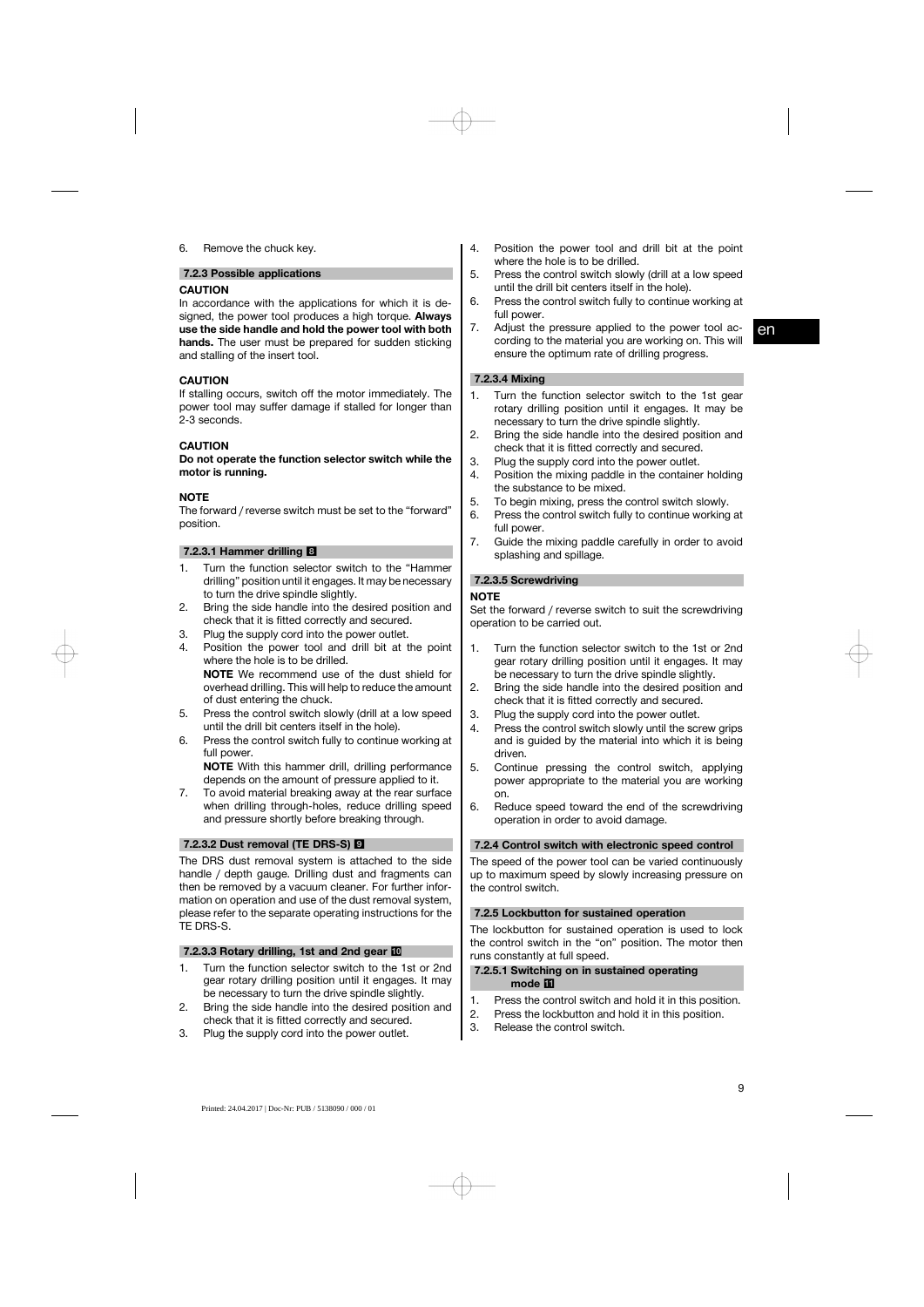4. Release the lockbutton.

### **7.2.5.2 Switching off after sustained operation**

Press the control switch again to release the lockbutton.

## **7.2.6 Forward / reverse** 12

# en

**CAUTION**

## **Do not operate the forward / reverse switch while the motor is running.**

Turn the switch lever to the "forward" or "reverse" position, depending on the work to be carried out.

# **7.3 Changing the chuck**

# **7.3.1 Removing the keyless chuck 13**

- 1. Grip the flat section of the drive spindle with a 17 mm AF open-end wrench.
- 2. Grip the hexagonal section of the keyless chuck with a 19 mm AF ring or open-end wrench.
- 3. Turn the 19 mm AF open-end wrench in a counterclockwise direction. The keyless chuck will be unscrewed from the drive spindle.

# **7.3.2 Removing the key chuck** <sup>14</sup>

- 1. Insert a short length of hexagonal steel in the chuck and then tighten the chuck jaws until the hexagonal steel is held securely (use the chuck key).
- **8 Care and maintenance**

# **CAUTION**

**Ensure that the power tool is disconnected from the electric supply.**

# **8.1 Care of insert tools**

Clean off dirt and dust deposits adhering to the insert tools and protect them from corrosion by wiping the insert tools from time to time with an oil-soaked rag.

# **8.2 Care of the power tool**

# **CAUTION**

**Keep the power tool, especially its grip surfaces, clean and free from oil and grease. Do not use cleaning agents which contain silicone.**

The outer casing of the power tool is made from impactresistant plastic. Sections of the grip are made from a synthetic rubber material.

Never operate the power tool when the ventilation slots are blocked. Clean the ventilation slots carefully using a dry brush. Do not permit foreign objects to enter the interior of the power tool. Clean the outside of the power

- 2. Grip the flat section of the drive spindle with a 17 mm AF open-end wrench.
- 3. Grip the hexagonal steel with a suitable wrench.<br>4 Turn the 17 mm AF open-end wrench in a count
- Turn the 17 mm AF open-end wrench in a counterclockwise direction. The key chuck will be unscrewed from the drive spindle.

# **7.3.3 Fitting the keyless chuck**

- 1. Screw the keyless chuck onto the drive spindle by hand as far as it will go.
- 2. Grip the flat section of the drive spindle with a 17 mm AF open-end wrench.
- 3. Grip the hexagonal section of the keyless chuck with a 19 mm AF ring or open-end wrench.
- 4. Tighten the chuck to the specified torque (see technical data).

# **7.3.4 Fitting the key chuck**

- 1. Insert a short length of hexagonal steel in the chuck and then tighten the chuck jaws until the hexagonal steel is held securely (use the chuck key).
- 2. Screw the key chuck onto the drive spindle by hand as far as it will go.
- 3. Grip the flat section of the drive spindle with a 17 mm AF open-end wrench.
- 4. Grip the hexagonal steel with a suitable wrench.<br>5. Tighten the chuck to the specified torque (see te
- 5. Tighten the chuck to the specified torque (see technical data).

tool at regular intervals with a slightly damp cloth. Do not use a spray, steam pressure cleaning equipment or running water for cleaning. This may negatively affect the electrical safety of the power tool.

# **8.3 Maintenance**

# **WARNING**

# **Repairs to the electrical section of the power tool may be carried out only by trained electrical specialists.**

Check all external parts of the power tool for damage at regular intervals and check that all controls operate faultlessly. Do not operate the power tool if parts are damaged or when the controls do not function faultlessly. If necessary, the power tool should be repaired by Hilti Service.

#### **8.4 Checking the power tool after care and maintenance**

After carrying out care and maintenance work on the power tool, check that all protective and safety devices are fitted and that they function faultlessly.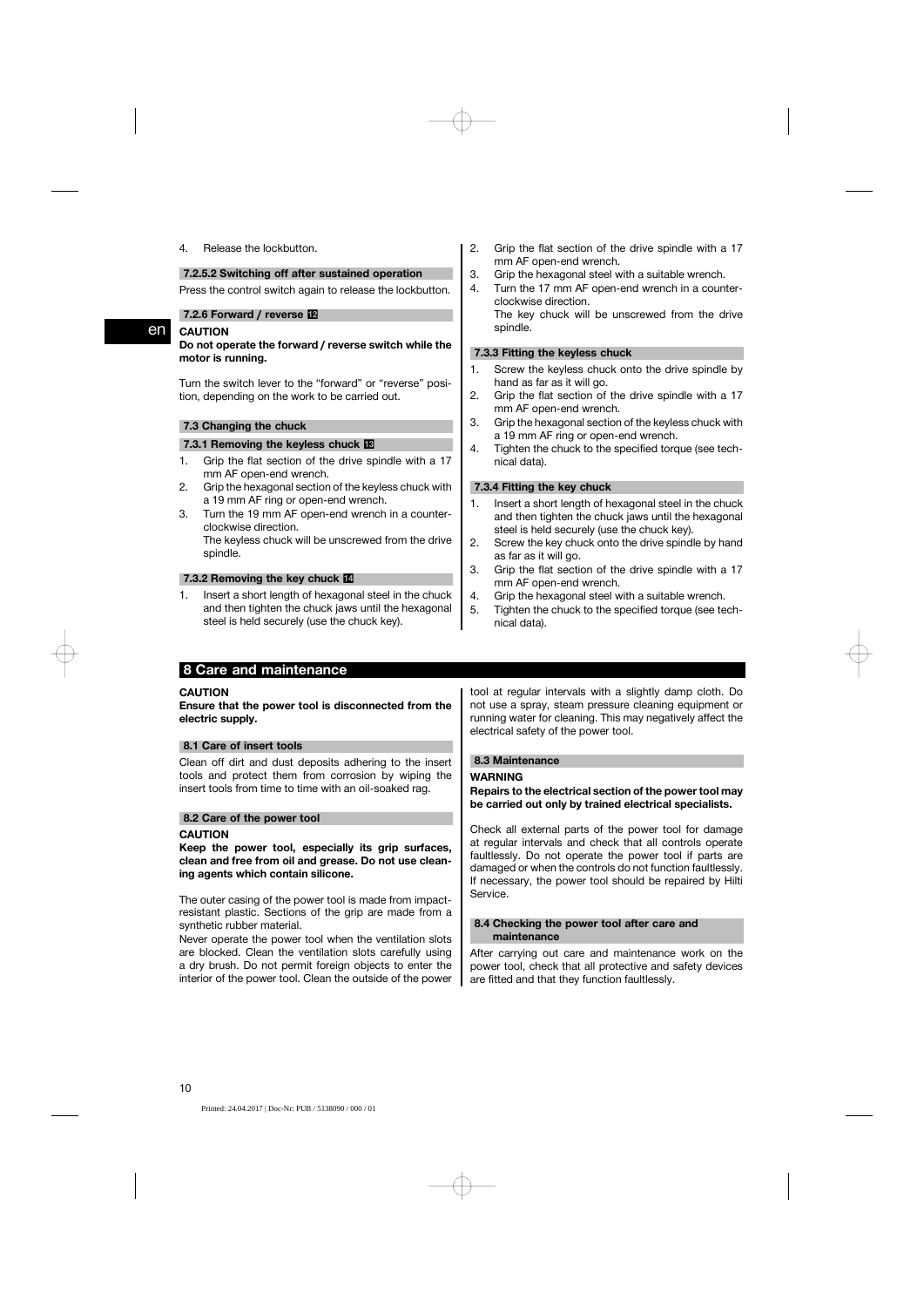# **9 Troubleshooting**

| <b>Fault</b>                                  | Possible cause                                                | Remedy                                                                           |
|-----------------------------------------------|---------------------------------------------------------------|----------------------------------------------------------------------------------|
| The power tool doesn't start.                 | Interruption in the electric supply.                          | Plug in another electric appliance and<br>check whether it works.                |
|                                               | The supply cord or plug is defective.                         | Have it checked by a trained electrical<br>specialist and replaced if necessary. |
|                                               | The control switch is defective.                              | Have it checked by a trained electrical<br>specialist and replaced if necessary. |
| No hammering action.                          | The function selector switch is set to<br>rotary drilling.    | Set the function selector switch to<br>hammer drilling.                          |
| The power tool doesn't achieve<br>full power. | The extension cord is too long or its<br>gauge is inadequate. | Use an extension cord of an<br>approved length and / or of adequate<br>gauge.    |
|                                               | The control switch is not pressed<br>fully.                   | Press the control switch as far as it<br>will go.                                |
| The drill bit makes no progress.              | The forward/reverse switch is set to<br>reverse rotation.     | Set the forward/reverse switch to for-<br>ward rotation.                         |
|                                               | The drill bit is blunt or damaged.                            | Hone the drill bit or replace it.                                                |
| The drill bit doesn't rotate.                 | The chuck is not tightened securely.                          | Retighten the chuck.                                                             |

# **10 Disposal**



Most of the materials from which Hilti power tools or appliances are manufactured can be recycled. The materials must be correctly separated before they can be recycled. In many countries, Hilti has already made arrangements for taking back your old power tools or appliances for recycling. Please ask your Hilti customer service department or Hilti representative for further information.

# **11 Manufacturer's warranty - tools**

Hilti warrants that the tool supplied is free of defects in material and workmanship. This warranty is valid so long as the tool is operated and handled correctly, cleaned and serviced properly and in accordance with the Hilti Operating Instructions, and the technical system is maintained. This means that only original Hilti consumables, components and spare parts may be used in the tool.

This warranty provides the free-of-charge repair or replacement of defective parts only over the entire lifespan of the tool. Parts requiring repair or replacement as a result of normal wear and tear are not covered by this warranty.

**Additional claims are excluded, unless stringent national rules prohibit such exclusion. In particular, Hilti is not obligated for direct, indirect, incidental or consequential damages, losses or expenses in connection with, or by reason of, the use of, or inability to use the tool for any purpose. Implied warranties of merchantability or fitness for a particular purpose are specifically excluded.**

For repair or replacement, send the tool or related parts immediately upon discovery of the defect to the address of the local Hilti marketing organization provided.

This constitutes Hilti's entire obligation with regard to warranty and supersedes all prior or contemporaneous comments and oral or written agreements concerning warranties.